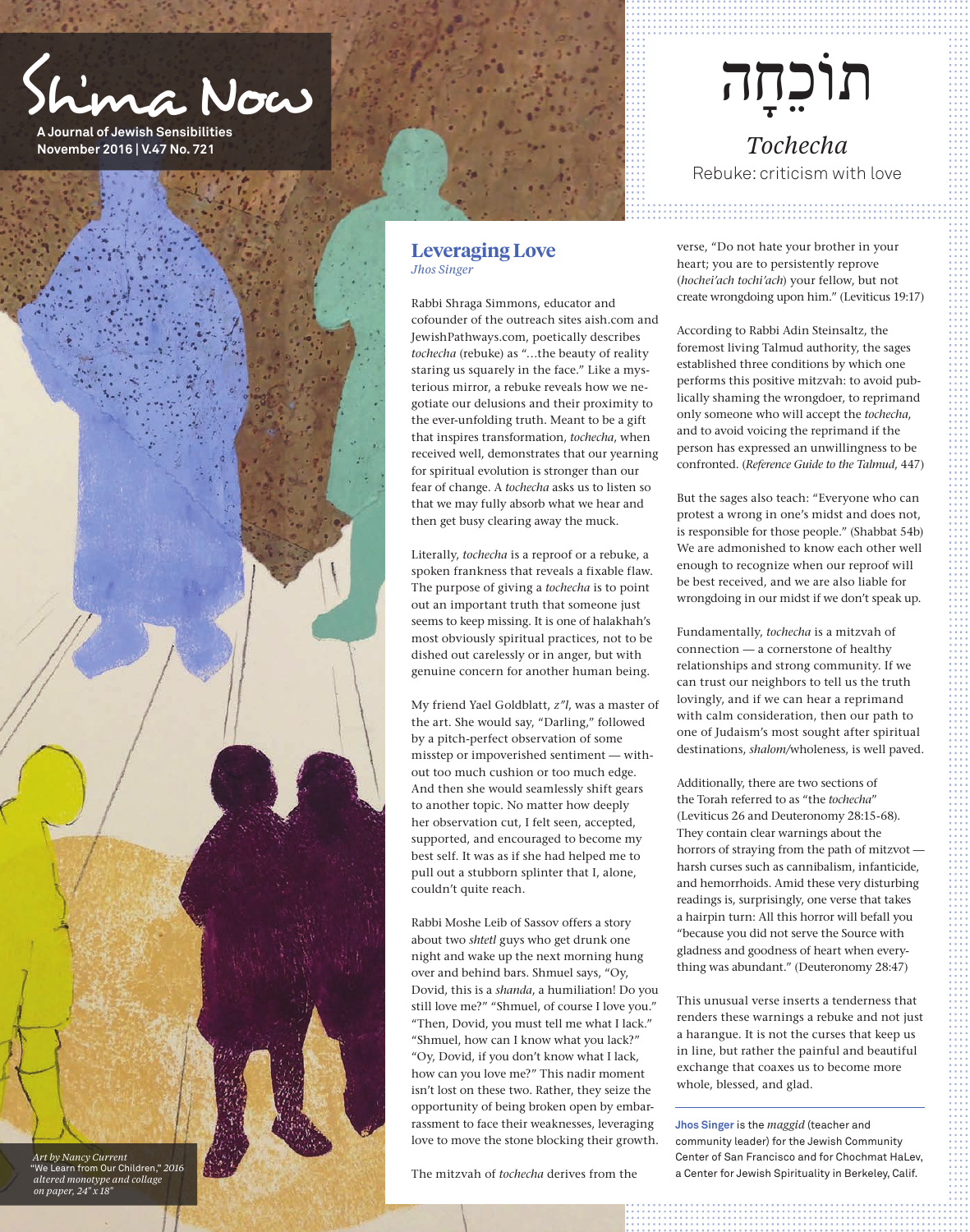**Jewish sensibilities** are approaches to living and learning that permeate Jewish culture. The ideas, values, emotions, and behaviors they express — emanating from Jewish history, stories, and sources — provide inspiration and guidance that help us to respond creatively and thoughtfully to life's challenges and opportunities. Sensibilities are culturally informed senses or memes. In the aftermath of this acrimonious presidential campaign, we explore the notion of *tochecha*, or rebuke. Next month, we will address the nature of *"yetzar hara,"*  the inclination to do evil.

### **The Art of Rebuke**  *Estelle Frankel*

*Tochecha* — the art of giving and receiving honest feedback or rebuke — is part of the biblical formula for sustaining friendships and relationships. According to the talmudic rabbis, it is an integral part of love; without *tochecha*, love cannot endure. (Bereshit Raba 54:3) I see evidence of this every day in my psychotherapy practice and personal life. Those who are skilled at giving and receiving feedback are able to sustain healthy relationships over the long term, while those who lack such skills are ill-equipped to deal with relationship challenges when they arise.

*Tochecha* requires great integrity and impeccable communication skills. It also requires the use of an array of psychological capacities and virtues, including humility, empathy, mindfulness, courage, non-defensiveness, and integration. While highly evolved individuals welcome *tochecha* as an opportunity for selfimprovement, most people defend against having their shortcomings pointed out to them, and they will employ a range of psychological defenses, including denial and projection, to protect themselves from the pain of reproof. We increase the likelihood that our words will be heard by paying attention to our timing, tone, and intention.

**Timing:** The rabbis teach that just as it is a mitzvah to offer words of *tochecha* when our words are likely to be heard, it is a mitzvah to stay silent when our words will not be heard. (Yevamot 65) Before speaking, we need to be mindful of our own emotional state as well as that of the listener. If we are emotionally triggered or angry, or notice that the listener is in a state of agitation, it is better to wait for a more opportune time — one that is mutually agreed upon.

**Please visit jd.fo/shma1 to find "Consider and Converse:**  *Tochecha***," a guide that walks you through this issue, inspires reflections, prompts questions, and provides ways to connect this reading with other meaningful experiences.**

**Tone:** A voice that is angry, disdainful, blaming, or judgmental can undermine our message. It is better to communicate *tochecha* with humility and empathy. Remembering that we are all flawed and that we all possess the capacity for wrongdoing is key. When possible, offer feedback and insight as an equally imperfect individual — no better or worse than

anyone else. In *Pirkei Avot* (Chapter 2, Mishnah 5), we are instructed: "Do not judge your neighbors until you have stood in their place." The Ba'al Shem Tov, the eighteenth-century founder of Hasidism (known as the BeShT), offers a novel, psychologically insightful interpretation of this Mishnah. He suggests that if we find ourselves judging others, it may be because we actually *do* stand in the exact same place! Their misdeeds bother us because they remind us of our own failings. Our judgments are often a sign that we are projecting our disavowed flaws onto others. The BeShT's teaching admonishes us to fix ourselves before attempting to fix others and to give *tochecha* only after doing our own inner work of self-rectification.

**Intention:** *Tochecha* is not simply a matter of venting; rather, it involves a conscious effort to heal a breach in a relationship or to help others to awaken to their spiritual and moral deficits. *Tochecha* is most effective when we make use of our psychological capacity for integration — the ability to see ourselves and others as whole beings with strengths and weaknesses, virtues and vices. With integration, we do not define people by their mistakes and flaws; rather, we point out specific criticisms at the same time that we remember the person's essential goodness. When giving *tochecha*, it is helpful to express our loving concern, respect, and appreciation alongside any critique. Doing so reduces defensiveness and any sense that the criticism is an assault on the individual's character.

A short story about the Chofetz Chayim (the esteemed ethicist and rabbi, Israel Meir Ha-Kohen Kagan, who lived from 1839 to 1933) illustrates a novel, non-shaming way to give *tochecha*: A student at the yeshiva in Radin was caught smoking on the Sabbath. When he was called into the Chofetz Chayim's office, he anticipated being harshly rebuked. Instead, the old rabbi took the young man's hands into his own and gazed into his eyes with loving concern and sorrow. A tear fell from the rabbi's eyes, landing on the student's hand as he uttered three words: *"Shabbos, heilege (holy) Shabbos."* The young man was deeply distressed to have caused his holy teacher such sorrow. On the spot, he repented and never broke the Sabbath again. The rabbi's tears, an expression of his love and concern, left an indelible mark on the young man's soul.

**Estelle Frankel** is a practicing psychotherapist, spiritual director, and Jewish educator. She is on the faculty of Lehrhaus Judaica and serves on the spiritual leadership team at Chochmat HaLev in Berkeley, Calif. Frankel is the author of *Sacred Therapy: Jewish Spiritual Teachings on Emotional Healing and Inner Wholeness* and *The Wisdom of Not Knowing: Discovering a Life of Wonder by Embracing Uncertainty* (forthcoming, 2017).

# **Redemption Song** *David Ingber*

How do you give *tochecha* to someone you disdain, someone for whom you have no respect, someone you believe will never acknowledge it — and likely never change? Is such a thing possible, or even advisable? These were the questions I wrestled with three years ago, as I considered publicly rebuking Marc "Mordecai" Gafni. I leaned on the Talmud's teaching that we should rebuke someone, even 100 times, but not say something if it would fall on "deaf" ears. (Baba Metzia, 31a)

In 2003, after a decade-long spiritual exile quenching my spiritual thirst on yoga, Zen Buddhism, philosophy, and a good helping of late-night New York City life, I met Gafni. I was a student at a prominent yeshiva in New York, struggling to find my way back after years of distancing myself from Judaism. I stood paralyzed by fear and anger toward the Judaism I thought I knew, on the one hand, and by love and longing, on the other.

Gafni was a charismatic and magnetic teacher; he was a rabbi drawn to the Hasidic masters and Eastern philosophy, as I was. But as I was drawn into his world, I came to believe that he could lie and live with absolute hypocrisy. I felt very used and abused by him. I didn't stay long — only two years. After I left his circle, I learned that allegations had been leveled that he had sexually exploited a high school freshman. Later, his community in Israel, Bayit Chadash, imploded after other accusations about sexual misconduct surfaced. I personally witnessed many episodes of his flirting, caressing, and sexual innuendo directed at his students and colleagues.

EDITOR'S NOTE: Mordechai Gafni has denied wrongdoing. To read Rabbi Gafni's account, as well as the comments of several experts, please see http://jd.fo/gSOU.

I cautioned people about Gafni, but always privately. As stories began to emerge, I decided to stay away from the drama of public reproach; mostly, I was afraid to re-enter his world. When Gafni heard that I had privately cautioned some communal leaders to limit his access to students, he yelled at me, saying I had "ruined" his image and he would do the same to me. I became afraid.

Eventually, elements of his behavior were exposed. In 2006 the *Jewish Week* reported that Gafni admitted he was "sick" and needed treatment. The Jewish communal world, where he had operated for more than a decade, stopped inviting him to teach and write.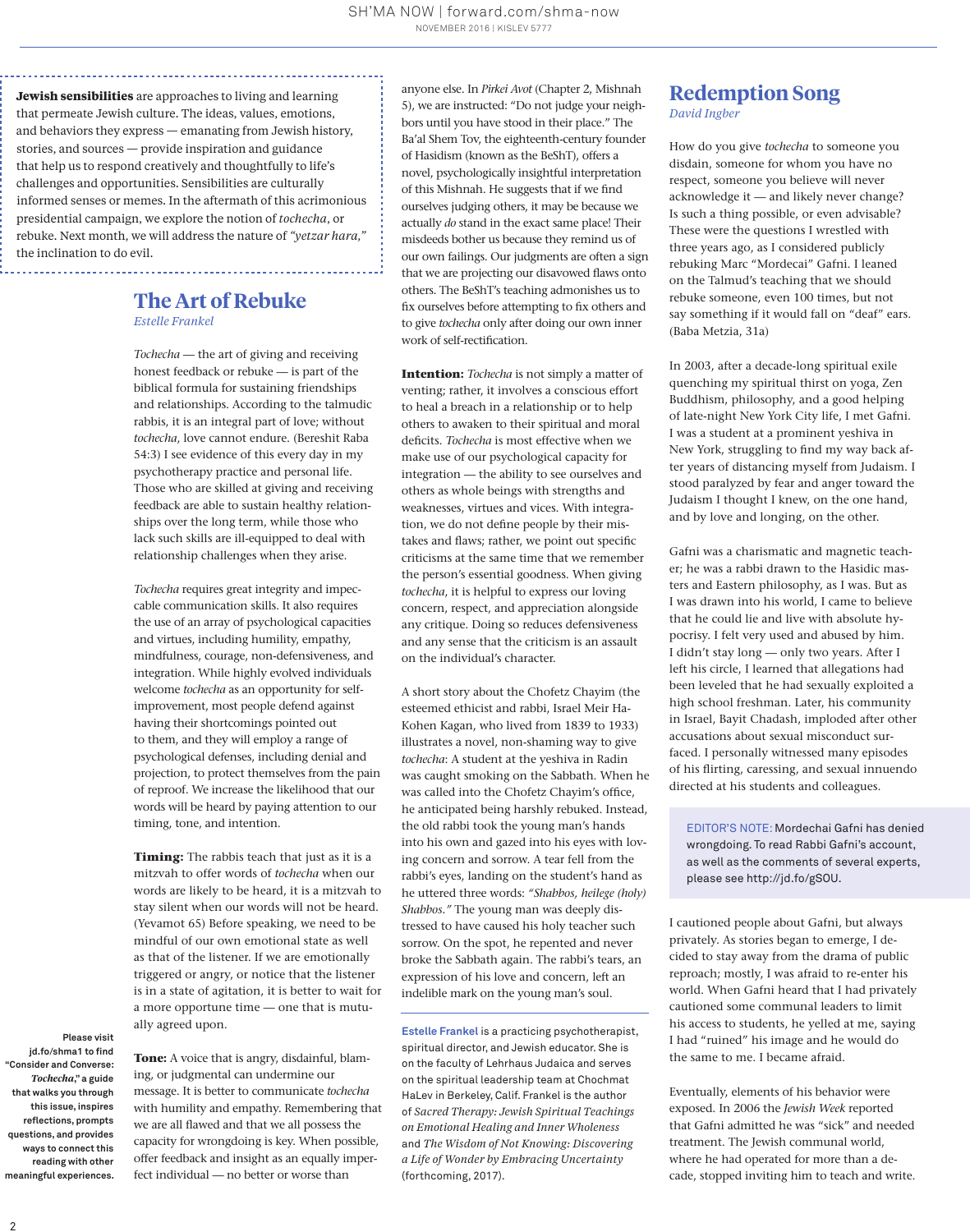Over the decade since I left his circle, Gafni has rebuilt his name, his profile, and his "brand," positioning himself as a great teacher of evolutionary wisdom. Various teachers such as Ken Wilber, author of *A Brief History of Everything* — who had publicly rebuked Gafni and had warned others to stay away from him, reinstated their support, lending Gafni credibility and offering platforms for his teachings.

In October 2015, my own conscience finally moved me to publicly rebuke both Gafni and his supporters. I organized a public petition on change.org that asked all financial and institutional support be withdrawn from him. I believed that unless I spoke out, Gafni's behavior would continue.

Though some people whispered, few shouted their support. Even though I believed that Gafni would not "hear" my rebuke — that he would not accept or absorb any rebuke — I decided not to remain silent. After speaking out, I felt empowered to return to how I most often encounter the world, with a fearless, truth-speaking sensibility. Irrespective of whether Gafni and his supporters heard me, rebuke felt redemptive.

Gafni has denied the many accusations of sexual impropriety, claiming they are exaggerated, or in some cases, false, which is why I believe that he could never receive any form of rebuke in a meaningful way. From a spiritual standpoint, I've wrestled with this question: Why even bother with a case like this?

But I will continue to rebuke Gafni, even 100 times. Simply speaking up for women who have felt hurt is revitalizing and liberating. And I believe my rebuke and testimony gave victims of Gafni's abuse opportunities to speak their truth. I thank God that I finally found the strength to rebuke him courageously, compassionately, and consistently... even 100 times.

Rabbi **David A. Ingber** is the founder of Romemu in New York, the largest Jewish Renewal synagogue in the world. Trained in Orthodox yeshivot, Ingber received private ordination from Rabbi Zalman Schachter-Shalomi after years of studying yoga and various schools of meditation. He lives with his wife, Ariel, and their three boys, Baer, Tal, and Or.

# **The Dangers of Anonymity on the Internet**

*Ari Ezra Waldman*

The Internet's capacity to offer its users at least a modicum of anonymity (or pseudonymity) is, theoretically, one of its greatest strengths. Without it, dissident, marginalized, and otherwise ignored populations could not make their voices heard. Think of the LGBTQ

activist in Russia or the Sudan, or the woman fighting for girls' education in Afghanistan, or an undocumented immigrant mother highlighting the risks she takes to make a better life for her son: Shields of anonymity online protect these voices, creating more and better contributions to the marketplace of ideas.

But at the same time, anonymity online empowers the worst among us. Anonymity allows Gamergate, the loose collection of gamers on Twitter, to threaten the lives of women technologists. It allows a mob to harass "Saturday Night Live" cast member Leslie Jones. It permits a group of misogynists to threaten the life of the 4-year-old daughter of a feminist writer. And it gives license to antisemitic mobs to attack *New York Times* editor Jonathan Weisman, forcing him off the platform.

Things we would never say to someone's face are more easily said when all you have to do is type, and then hit "send." As such, online anonymity erodes important norms of social interaction. It does this in at least three related ways. First, it reduces the risk of consequences. Although it may not protect the Internet's criminals absolutely, most victims of online harassment do not have the time, tools, and resources to unmask their attackers. And many of them are attacked on platforms that protect harassers' anonymity in the name of free speech.

Second, anonymous online platforms dehumanize victims. In the physical world, we interact with whole persons, richly constituted embodied beings with faces and emotions, the ability to express pain, and entire networks of friends and families. When interacting anonymously online, we interact with avatars, symbols, or screen names. This makes people online seem disembodied; they are "accounts" rather than whole persons.

Third, anonymity erases context. Online, we cannot hear tones of voice. Nor can we see smiles, winks, and signals that change the meanings of words. Anonymous interaction is even less contextual: It removes all background information about an interaction partner that could translate into social trust.

Ironically, then, online anonymity helps to silence the very speech it was supposed to protect. Because most victims of anonymous online attacks are from marginalized populations, protecting user anonymity opens them up to relentless attack, silencing them in the process. Some victims, like the feminist writer Jessica Valenti, have been forced to leave social media. Others, like video game developers Brianna Wu and Zoe Quinn — victims of the misogynistic Gamergate harassers — have had to move to another physical address to escape their attackers. And, in a world where

racist, sexist, and homophobic attacks have come to the center of our public discourse, anonymity online does little more than open the floodgates of hate. Internet users sometimes need the capacity to hide; dissident and marginalized voices need to protect themselves from governments and social surveillance. But that anonymity cannot be an absolute right. Federal and state laws can try to balance anonymity's costs and benefits with narrowly tailored antiharassment statutes.

Social actors on the ground have roles to play as well. Online platforms, from Twitter to Reddit to Pornhub, have to take responsibility and ban targeted harassment. All social websites need to re-evaluate whether anonymous commenting actually enhances discourse. And they need to invest in a combination of algorithmic and human monitors to identify harassing content on platforms and suspend the perpetrators.

Online interactions that personally attack, shame, or target another individual for who they are, whom they love, and what they believe should never be done anonymously. We can help to ensure a safer online environment by developing norms of social interaction, by setting examples for others, and by standing up to harassment when we see it. Only then, when powerful norms of reciprocity and kindness hold back our worst aggressive tendencies, can online anonymity truly help to foster a diverse Internet community.

**Ari Ezra Waldman** is an associate professor of law at the New York Law School. He is an internationally recognized scholar of privacy, online interaction, and cyber-harassment. He is the director of the Innovation Center for Law and Technology and the founder and director of the Tyler Clementi Institute for CyberSafety, which includes the first and only law school clinic providing free lawyers to victims of cyber-harassment. You can follow him on Twitter @ariezrawaldman and visit his website at ariewaldman.com.



*"*Burning Bush" *by Archie Rand, acrylic and marker on canvas, 18" x 24"*

Editor-in-Chief Susan Berrin

Founding Editor Rabbi Eugene Borowitz, *z"l*

Design Emily Rich

Contact info@shma.com

For editorial inquiries, contact sberrin@shma.com

#### Advisory Board

Rachel Brodie Richard Hirsh Jill Jacobs Ari Y. Kelman Shaul Magid Lee Moore Danya Ruttenberg Robert J. Saferstein Jon Woocher

*Sh'ma* and *Sh'ma Now* are trademarks of the Sh'ma Institute, an independent nonprofit supported by Lippman Kanfer Foundation for Living Torah.